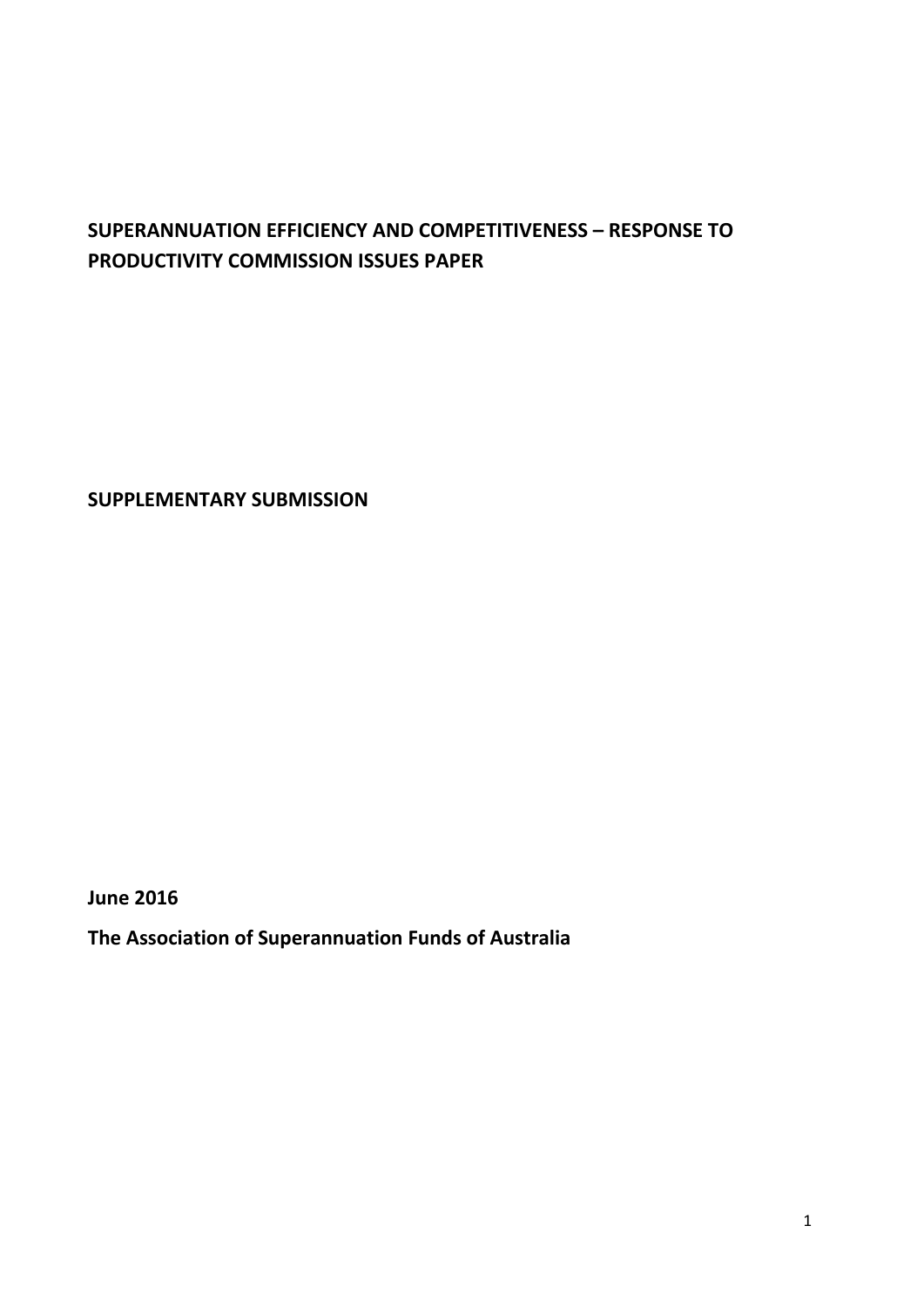## **CONTENTS**

| 1. |     |  |  |
|----|-----|--|--|
| 2. |     |  |  |
|    | 3.1 |  |  |
|    | 3.2 |  |  |
| 3. |     |  |  |
|    | 4.1 |  |  |
|    | 4.2 |  |  |
| 4. |     |  |  |
|    | 5.1 |  |  |
|    | 5.2 |  |  |
|    | 5.2 |  |  |
| 5. |     |  |  |
|    | 6.1 |  |  |
|    | 6.2 |  |  |
|    | 6.3 |  |  |
|    | 6.4 |  |  |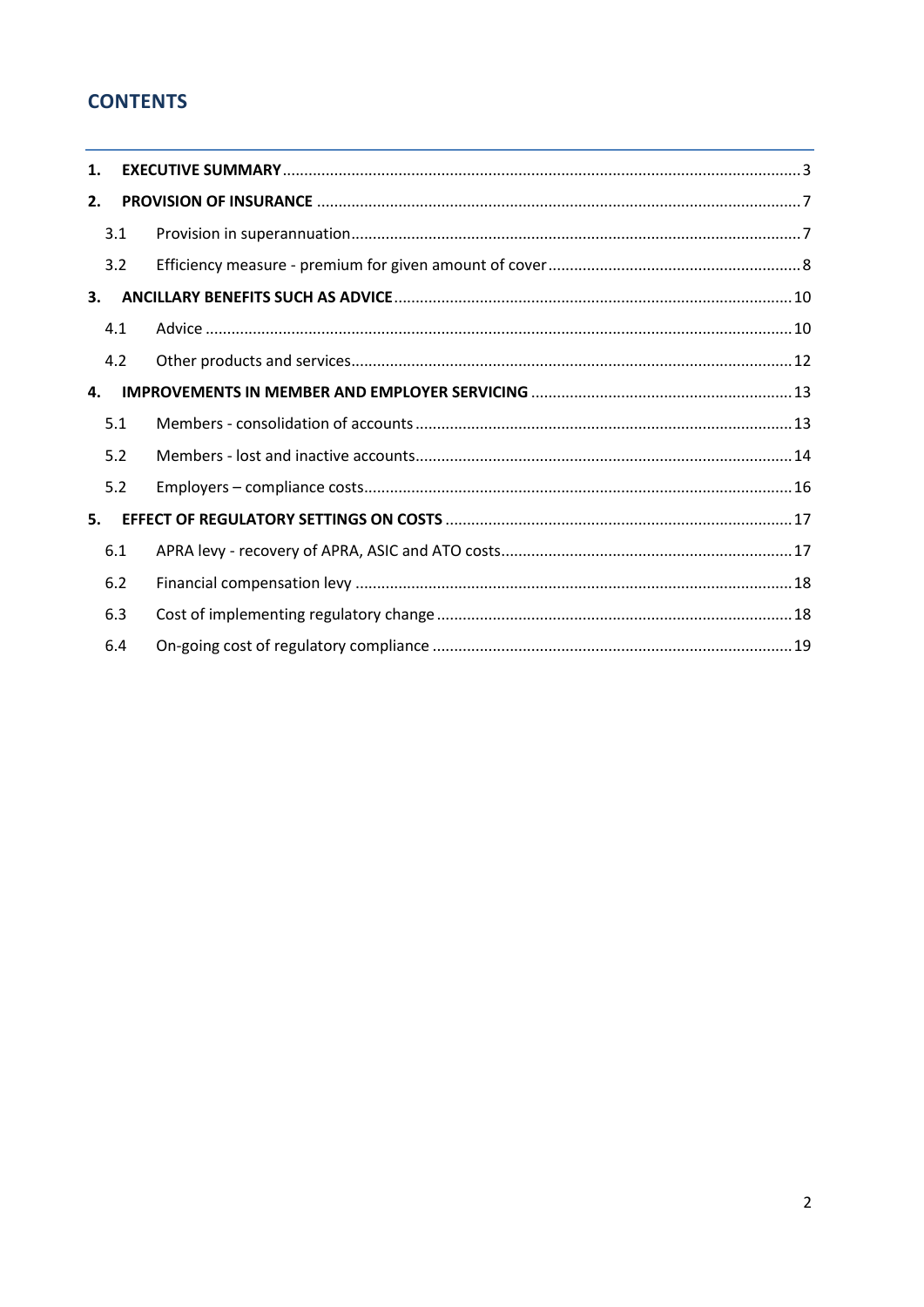## <span id="page-2-0"></span>**1. EXECUTIVE SUMMARY**

ASFA welcomes the opportunity to make a supplementary submission to the Productivity Commission's Study into Superannuation Efficiency and Competitiveness, following on from our initial submission lodged on 9 May 2016.

In our initial submission, ASFA advocated a 'balanced scorecard' approach be adopted in assessing the operational efficiency of the superannuation industry or superannuation system. In that submission we recommended 'net benefit' as one indicator in the scorecard, where *net benefit* is investment returns net of all investment and administration fees, operational costs, indirect costs and taxes. A single indicator, however, does not reveal the full picture.

A balanced scorecard approach would examine the full range of benefits that funds provide to their members (outputs), as well as the costs incurred by members for those benefits (inputs). In addition to the *net benefit* indicator proposed in our initial submission this should include the insurance cover for death and disability; the provision of advice, in particular intra-fund advice; and other services such as web-interactivity and mobile applications.

It is not feasible to measure operational efficiency with respect to these benefits with a single indicator – for instance it is not clear how the *net benefit* indicator could be aggregated with the benefit provided by insurance. Thus, a broad based assessment of efficiency necessitates analysing a range of possible indicators, focusing on different benefits, in a balanced scorecard approach. Some benefits – such as some member and employer services – are better suited to a qualitative assessment as opposed to quantitative analysis.

This supplementary submission outlines the other indicators and factors that should be included in a balanced scorecard approach.

## **Additional benefits – over and above** *net benefit*

1 *Insurance*

Next to *net benefit*, insurance is the other significant, material, discrete benefit provided to members and their dependants. As identified in ASFA's initial submission, insurance in superannuation is crucial in ensuring broad coverage for death and disability insurance across the broader population.

*2 Ancillary benefits*

Ancillary benefits include benefits such as advice and innovations in products and services. These benefits are not captured in the *net benefit* indicator, whereas the indicator does include the costs of providing these benefits.

## *3 Improvements in member and employer servicing*

Similarly, improvements in member and employer servicing, including measures to facilitate consolidation of accounts, have improved overall system wide efficiency. Again, these benefits are not captured in the *net benefit* indicator but the indicator does include the costs of providing these benefits.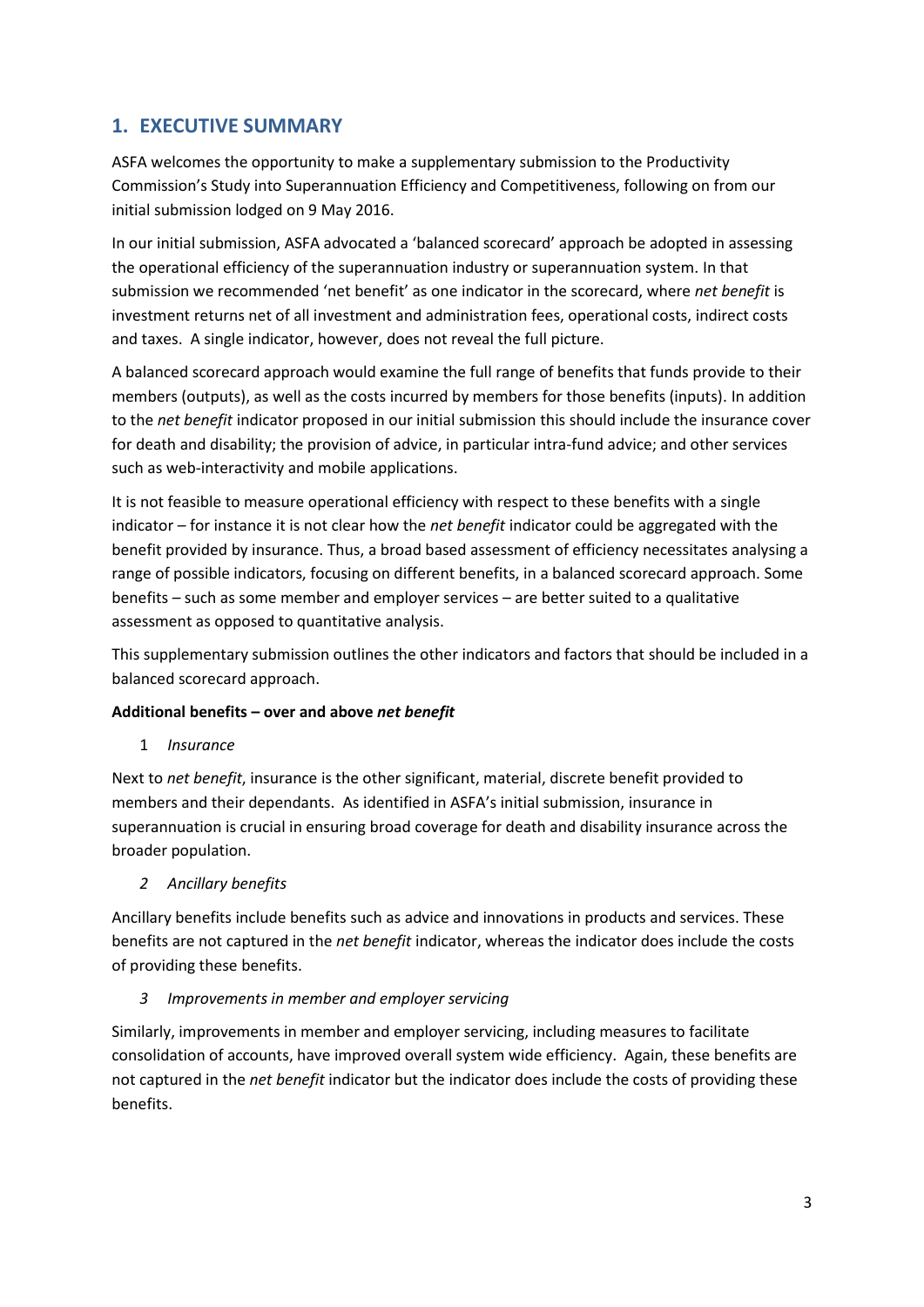### **Additional costs – beyond the control of the industry**

Finally, the effect of regulatory settings on efficiency and costs are outside the control of the industry, yet have a material effect on industry (and system) efficiency. The costs of implementing regulatory changes, as well as on-going compliance costs, are included in the costs of delivering benefits to members, and are captured in the *net benefit* indicator. Thus, failure to take into account the effect of regulatory costs will result in an under-estimation of the efficiency of the superannuation industry.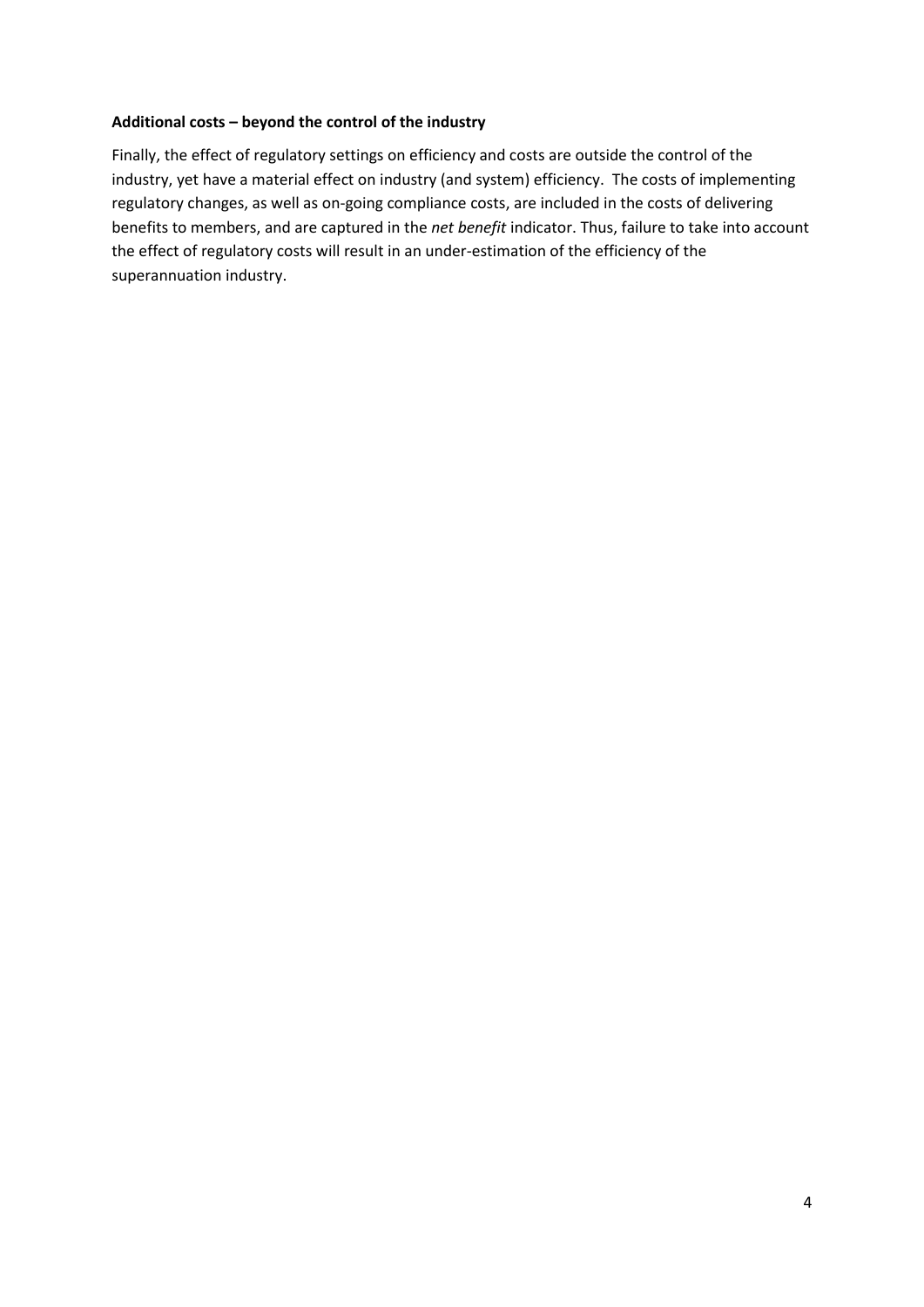## **KEY POINTS**

#### **Additional benefits - over and above** *net benefit*

### **1. Provision of insurance**

- After *net benefits* to members, the provision of insurance cover is the other significant, discrete, benefit provided to members of superannuation funds.
- For the majority of members death and TPD cover is provided on a default, opt out, basis.
- Insurance in superannuation provides valuable, cost effective, protection against the financial hardship which can be caused by disability or premature death.
- Underwriting of insurance in superannuation generally is performed on the basis of a 'group' of lives being insured and has the value of sharing the risk across as broad a population as possible.
- The provision of insurance through superannuation serves to reduce significantly the level of underinsurance in the economy and enhances allocative efficiency.
- Insurance in superannuation generally is significantly more cost effective than insurance provided outside of superannuation for an equivalent level of cover.
- The differing tax treatment of benefits inside and outside superannuation, resulting in different net TPD benefits and net death benefits (to non - dependants), has a distortive effect.
- **2. Provision of ancillary services such as advice**
- Most Australian superannuation funds provide at least some advice options for members, ranging from general financial product advice through scaled personal advice (generally 'intrafund' advice) to comprehensive financial advice.
- It is relatively uncommon for overseas pension funds to provide advice to members.
- As comprehensive financial advice can be costly there is consumer demand for lower-cost, scaled advice and, increasingly, for robo-advice. The majority of superannuation members want access to simple, lower-cost advice rather than comprehensive advice.
- The costs of intra-fund advice are very low generally equivalent to around two basis points of assets.
- The provision of intra-fund advice by superannuation funds is part of the solution of making quality advice more accessible to Australians.
- Accessible, quality financial advice can bring significant benefits for consumers.
- Assessment of industry efficiency needs to account for the range and quality of products and services provided to members and employers.
- In recent years there has been substantial innovation with respect to superannuation products and services.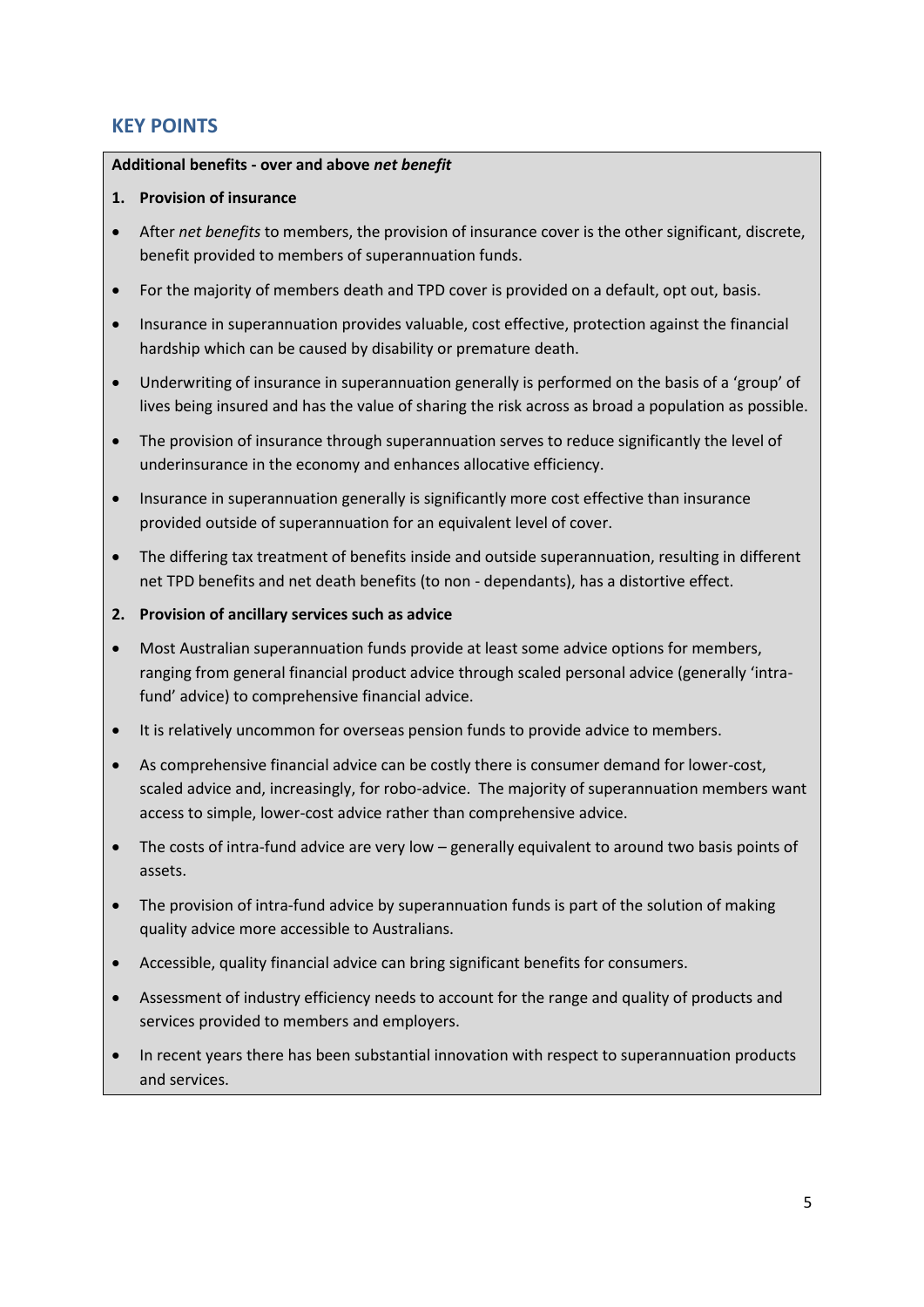### **3. Improvements in member and employer servicing**

- In recent years there have been substantial improvements with respect to servicing of members and employers.
- Over recent years there have been a number of initiatives to encourage members to consolidate their accounts and to reduce duplicate accounts.
- There have been a number of fund initiatives to reduce the number of lost and inactive accounts.
- The ATO has leveraged its unique position it can positively identify taxpayers and has access to a database of all of the data reported by funds and taxpayers – to develop initiatives to assist members to consolidate their accounts and to re-unite them with their lost superannuation.
- The introduction of SuperStream has led to considerable efficiency enhancements in the processing of both contributions and roll-overs.
- **4. Additional costs beyond the control of industry – effect of regulatory settings**
- APRA-regulated funds pay for the public cost of prudential supervision by APRA, consumer regulation by ASIC and services provided by the ATO through the payment of an APRA levy.
- The cost per member of the APRA levy increased markedly in 2012 with the advent of the SuperStream levy (\$467 million over 7 years) and since then has remained around that level.
- To compensate victims of fraud in APRA-regulated funds resulting from the collapse of Trio Capital Limited the industry paid two financial compensation levies totalling over \$71 million.
- Policy and regulatory amendments over recent years have resulted in providers incurring significant costs in implementing necessary changes.
- The current stock of regulatory obligations and requirements imposes material ongoing compliance costs on the various entities in the superannuation system.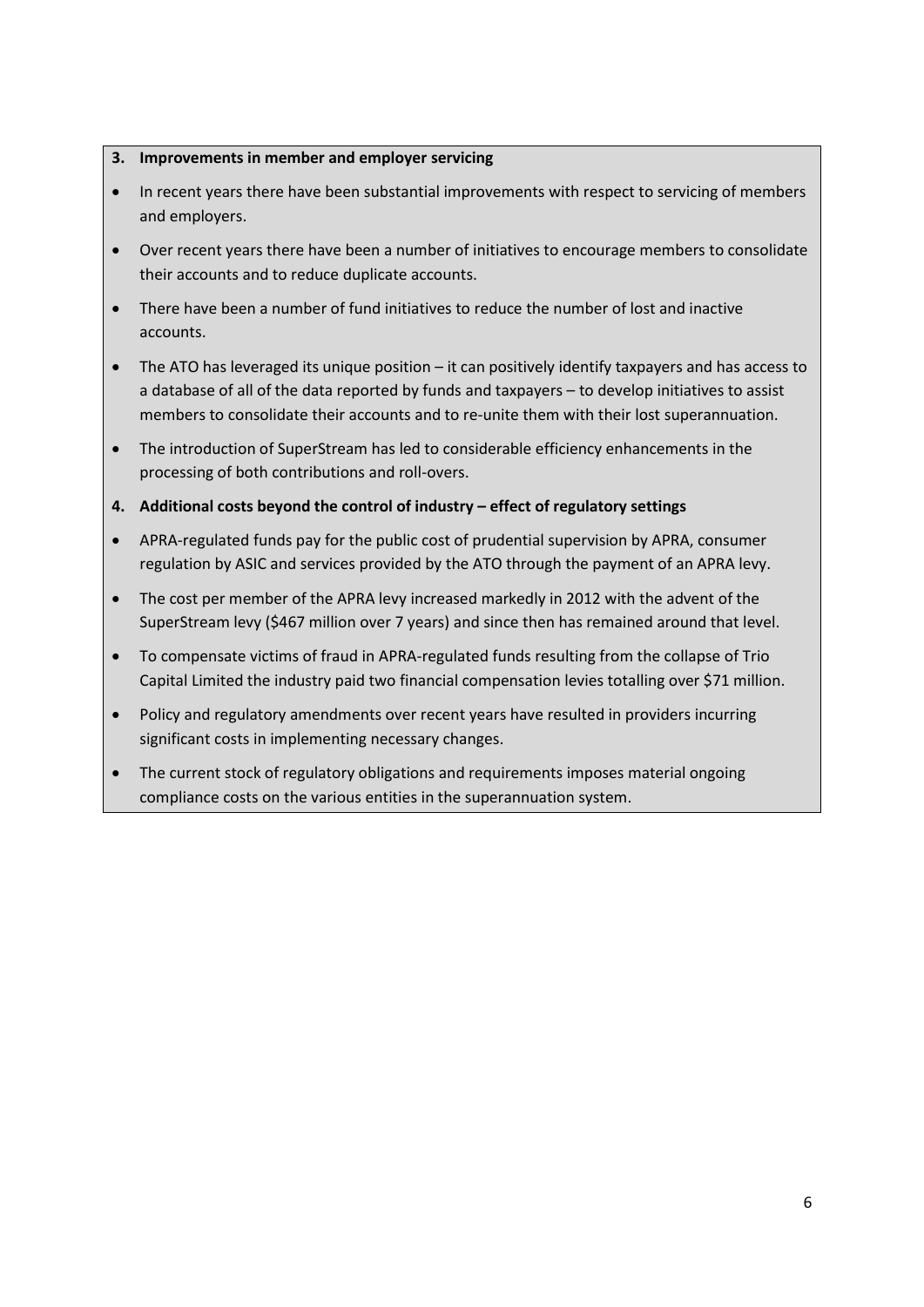## <span id="page-6-0"></span>**2. PROVISION OF INSURANCE**

## **KEY POINTS**

- After *net benefits* to members, the provision of insurance cover is the other significant, discrete, benefit provided to members of superannuation funds.
- For the majority of members death and TPD cover is provided on a default, opt out, basis.
- Insurance in superannuation provides valuable, cost effective, protection against the financial hardship which can be caused by disability or premature death.
- Underwriting of insurance in superannuation generally is performed on the basis of a 'group' of lives being insured and has the value of sharing the risk across as broad a population as possible.
- The provision of insurance through superannuation serves to reduce significantly the level of underinsurance in the economy and enhances allocative efficiency.
- Insurance in superannuation generally is significantly more cost effective than insurance provided outside of superannuation for an equivalent level of cover.
- The differing tax treatment of benefits inside and outside superannuation, resulting in different net TPD and death benefits (to non - dependants), has a distortive effect.

## <span id="page-6-1"></span>**3.1 Provision in superannuation**

As identified in ASFA's initial submission, insurance within superannuation is crucial to ensure broad coverage for death and disability cover. After the provision of *net benefits* to members, insurance cover can be considered to be the other significant, discrete, benefit provided to members of superannuation funds and their dependants.

Importantly, for the majority of members, death and Total and Permanent Disablement (TPD) lump sum cover is provided within superannuation on a default, opt out, basis. MySuper products must offer a minimum level of default death and TPD cover to members on an opt-out basis. Many funds offer members the ability to increase or decrease their level of death and TPD insurance, with increases being subject to varying degrees of underwriting.

Insurance in superannuation provides fund members and their dependants with valuable, cost effective, protection against the financial hardship which can be caused by disability or premature death. There is an old adage to the effect that insurance is not bought, it is sold, which reflects a tendency in the behaviour of most consumers to fail to take action to effect appropriate insurance cover without some form of 'nudge'.

In addition, a number of funds offer cover in the event of temporary disability, such as income protection or salary continuance insurance. In some instances this is offered as default, 'opt-out' cover while in other cases it is offered on an 'opt-in' basis. After a specified period after ceasing work (temporarily) due to the disability the member is paid a replacement income stream by the insurer, generally a percentage of their pre-disability income up to a cap, for such period as the member remains unable to work.

Historically the inability of funds to claim a tax deduction for premiums for temporary disability insurance in excess of two years acted as an impediment to the provision of long-term (e.g. until pension age) disability income benefits within superannuation. This, coupled with temporary disability cover being relatively expensive, resulted in funds tending to favour as default cover the provision of a TPD lump sum benefit.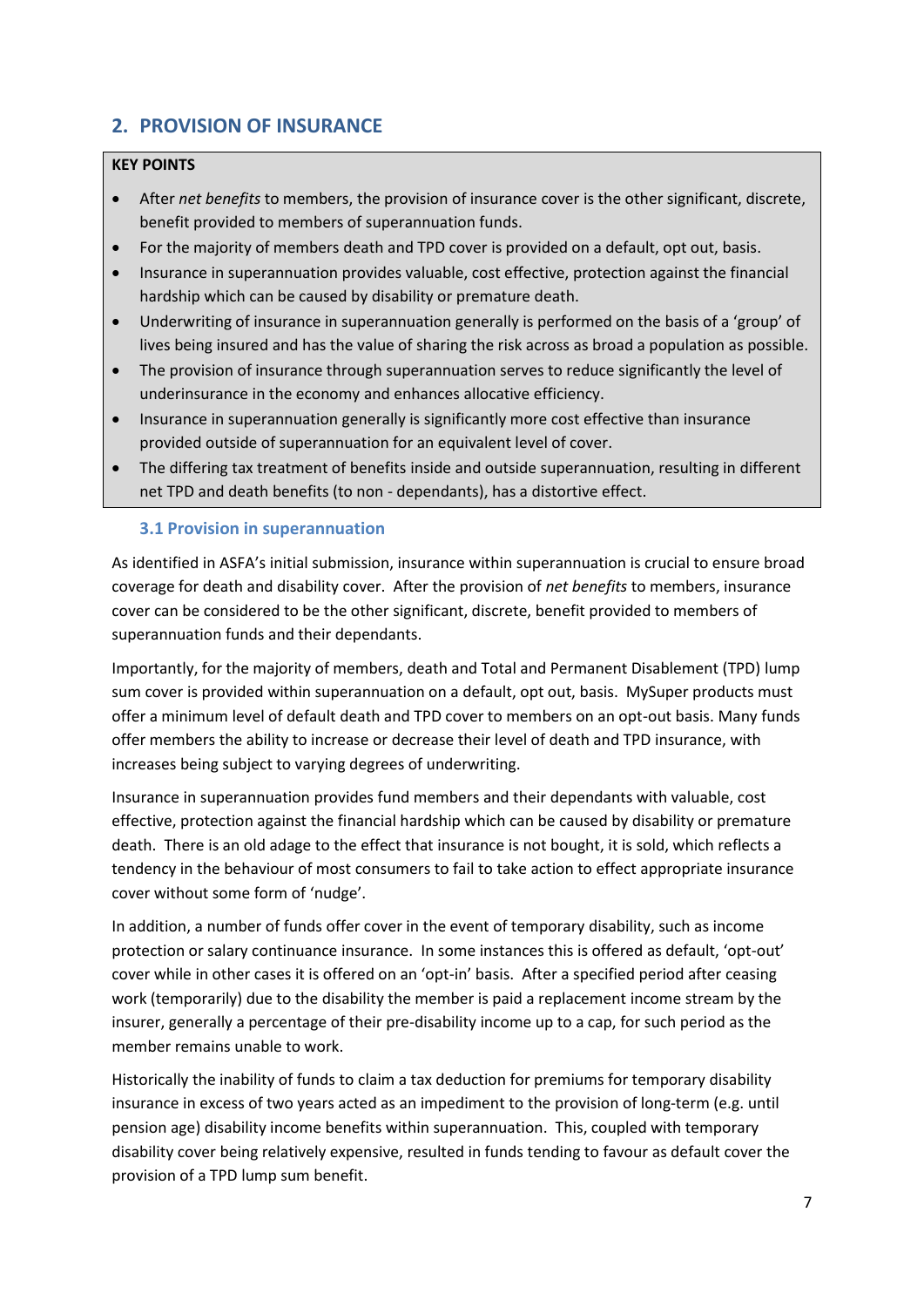The limited, somewhat 'all or nothing', nature of the regulatory definition of total and permanent disablement has led to difficult, and sometimes protracted, decision-making for trustees. In order to determine whether the member meets the regulatory definition the trustee must be reasonably satisfied that the member's ill health makes it unlikely they will ever again engage in gainful employment for which they are reasonably qualified. This is not a straightforward decision, especially with respect to younger members and/or relatively soon after the disability has occurred, and necessitates the assessment of conflicting reports from medical and occupational specialists.

In particular the regulatory definition does not provide for the possibility of subsequent rehabilitation or recovery, or for future changes in technology, that may permit a member to return to work. There is evidence that framing a person's medical condition in terms of their 'disability', as opposed to their 'ability', can have a deleterious effect on their psychological condition. Furthermore, the 'one time' assessment as to disability can, in some circumstances, act as a disincentive for a member to recover some ability, as this may cause them to miss out on being paid a lump sum TPD benefit. In response to this phenomenon some funds are looking to introduce a TPD benefit paid in instalments, where after an initial assessment as to the member's disability the trustee makes a part-payment of the TPD sum insured and a further assessment is made prior to a second or subsequent instalment being paid.

As stated in our initial submission, in Australia more than 70 per cent of death cover, 88 per cent of TPD cover and 59 per cent of temporary disability cover is provided through superannuation funds.

Group insurance means that the underwriting is performed on the basis of a 'group' of lives being insured, as opposed to underwriting each individual on a case by case basis. Operationally this provides significant cost savings and has the additional value of sharing the risk across as broad a population as possible. This can correct for potential market failures in insurance, where higher-risk individuals may be unable to obtain appropriate insurance cover.

As noted in the main submission, the provision of insurance through superannuation enhances allocative efficiency by correcting for market failures in the broader insurance market and reducing the level of underinsurance. Ultimately, this leads to a better allocation of resources within the broader economy.

#### <span id="page-7-0"></span>**3.2 Efficiency measure - premium for given amount of cover**

The indicator which best reflects efficiency with respect to the provision of insurance is a measure of the benefit that insurance provides members for a given cost – cover per dollar of premium paid, or the inverse – dollars of premium paid for a given level of cover.

In order to determine the relative efficiency of insurance provided within superannuation, as opposed to insurance provided directly to consumers outside superannuation, an indicator of premium per amount of cover inside superannuation could be benchmarked against the equivalent indicator for insurance provided outside of superannuation.

Chart 1 compares the price of insurance (premiums), for a given level of cover, for different age cohorts. The chart shows that insurance in superannuation generally is significantly more cost effective than insurance provided outside of superannuation for an equivalent level of cover.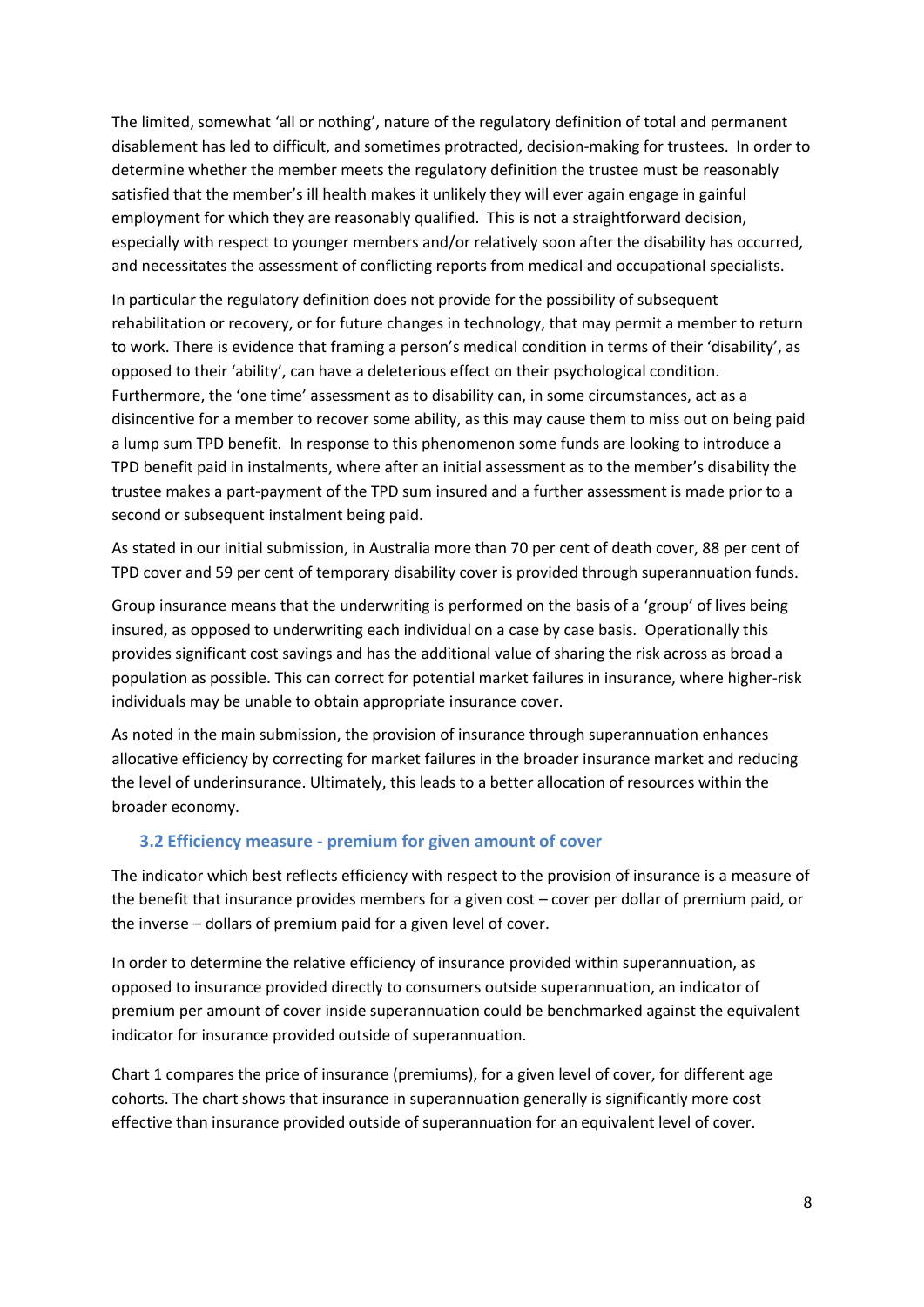-70% -60% -50%  $-40%$ -30% -20% -10% 0 % superannuation me insurance relative to retail me institution.<br>Age next birthday<br>30  $40$  50  $60$ MALE April 2016 FEMALE April 2016 Age next birthday

**Chart 1: Price of superannuation life insurance relative to retail life insurance\* (%)**

*\* For the same level of cover/sum insured. This does not take into account the effect of tax on the end benefit received by the member.*

*Note: The data is sourced from a sample of ten, mostly very large, superannuation providers and thirteen insurers. The scenario is for an accountant (professional occupation) with \$1,000,000 sum insured for death and TPD 'any' occupation. Source: Rice Warner.*

It is important to note in this context the distortive effect of the regulatory settings with respect to the taxation of insured benefits inside and outside superannuation. While, as evidenced by Chart 1, it is more cost efficient to provide death and TPD lump sum insurance through superannuation, the differing tax treatment of benefits paid out can lead to significant differences in the amount of the net benefit received by the member/beneficiaries.

Part of lump sum TPD benefits (before age 60) and all of death benefits (to non-dependants) paid from superannuation funds are subject to tax at a rate up to 32 per cent, whereas death and TPD insurance payouts made outside superannuation are tax free in the hands of the recipient.

As a consequence of this disparity, while provision of insurance in superannuation is generally more cost-effective, depending on their circumstances some members may receive advice to obtain insurance outside superannuation because of the reduction of the amount of a benefit received from a superannuation fund due to the effect of tax.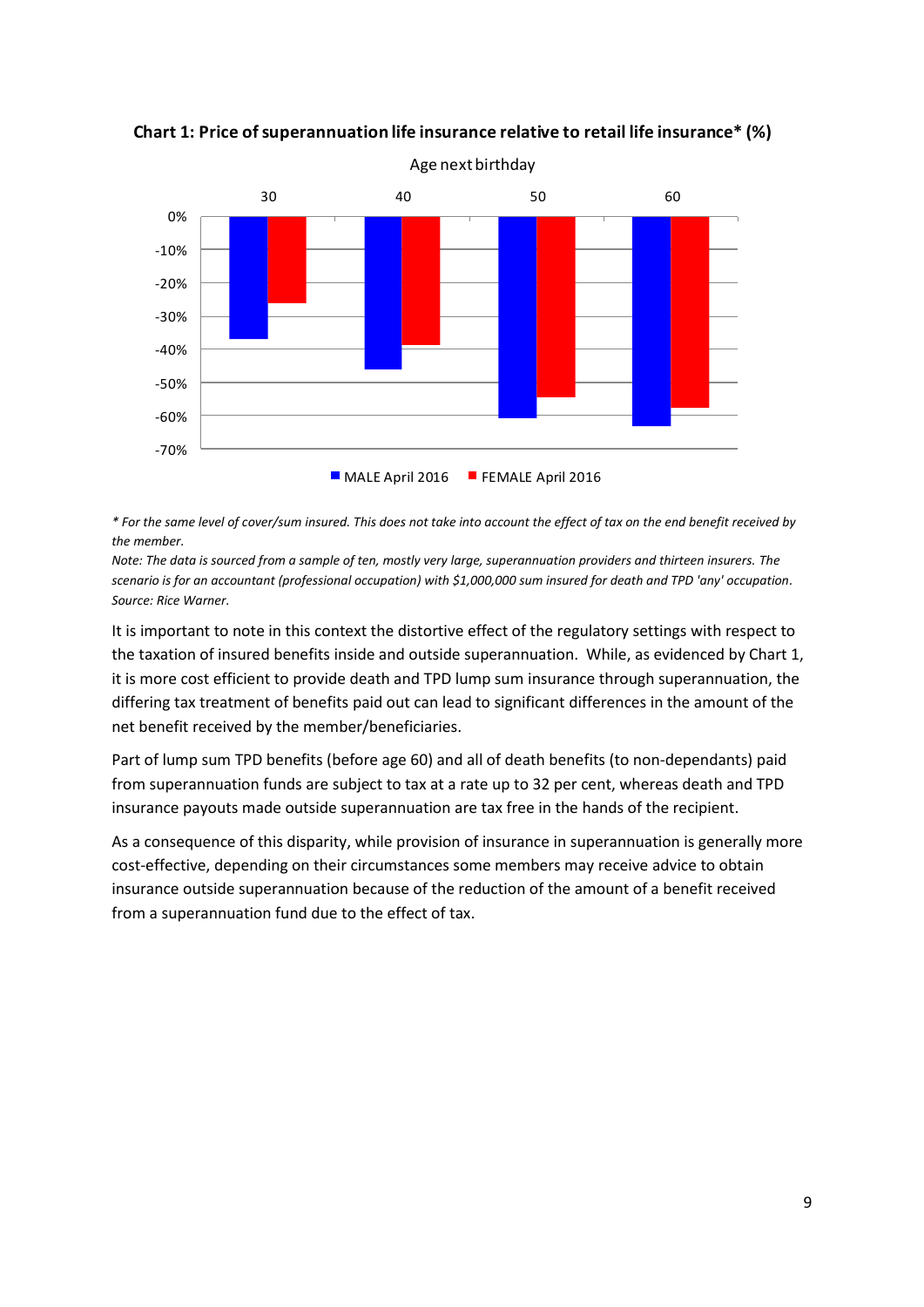## <span id="page-9-0"></span>**3. ANCILLARY BENEFITS SUCH AS ADVICE**

## **KEY POINTS**

- Most Australian superannuation funds provide at least some advice options for members, ranging from general financial product advice through scaled personal advice (generally 'intrafund' advice) to comprehensive financial advice.
- It is relatively uncommon for overseas pension funds to provide advice to members.
- As comprehensive financial advice can be costly there is consumer demand for lower-cost, scaled advice and, increasingly, for robo-advice. The majority of superannuation members want access to simple, lower-cost advice rather than comprehensive advice.
- The costs of intra-fund advice are very low generally equivalent to around two basis points of assets.
- The provision of intra-fund advice by superannuation funds is part of the solution of making quality advice more accessible to Australians.
- Accessible, quality financial advice can bring significant benefits for consumers.
- Assessment of industry efficiency needs to account for the range and quality of products and services provided to members and employers.
- In recent years there has been substantial innovation with respect to superannuation products and services.

In recent years there have been substantial increases in the ancillary benefits provided to members, in particular the provision of advice. Whereas the benefits are not captured in the *net benefit* indicator, the indicator does reflect the costs involved in providing such benefits.

## <span id="page-9-1"></span>**4.1 Advice**

Most Australian superannuation funds provide at least some advice options for members, which can range from general financial product advice, through scaled personal advice (generally 'intra-fund' advice, a limited form of personal advice confined to matters relating to superannuation) to comprehensive financial advice. It is relatively uncommon for overseas pension funds to provide advice to members, especially intra-fund advice.

Assessment of the benefit to members of the provision of advice, especially intra-fund advice, is best suited to qualitative analysis. This could be assessed by considering the availability of and access to advice, how funds are tailoring advice options to best suit member preferences and needs and the difference that the receipt of advice can make to the final financial outcomes for a member.

## *3.1.1. General financial product advice*

Superannuation funds have always maintained sizeable call centre operations to provide assistance to members and employers. A number of funds also employ relationship managers who visit employers and members to provide information and assistance to them.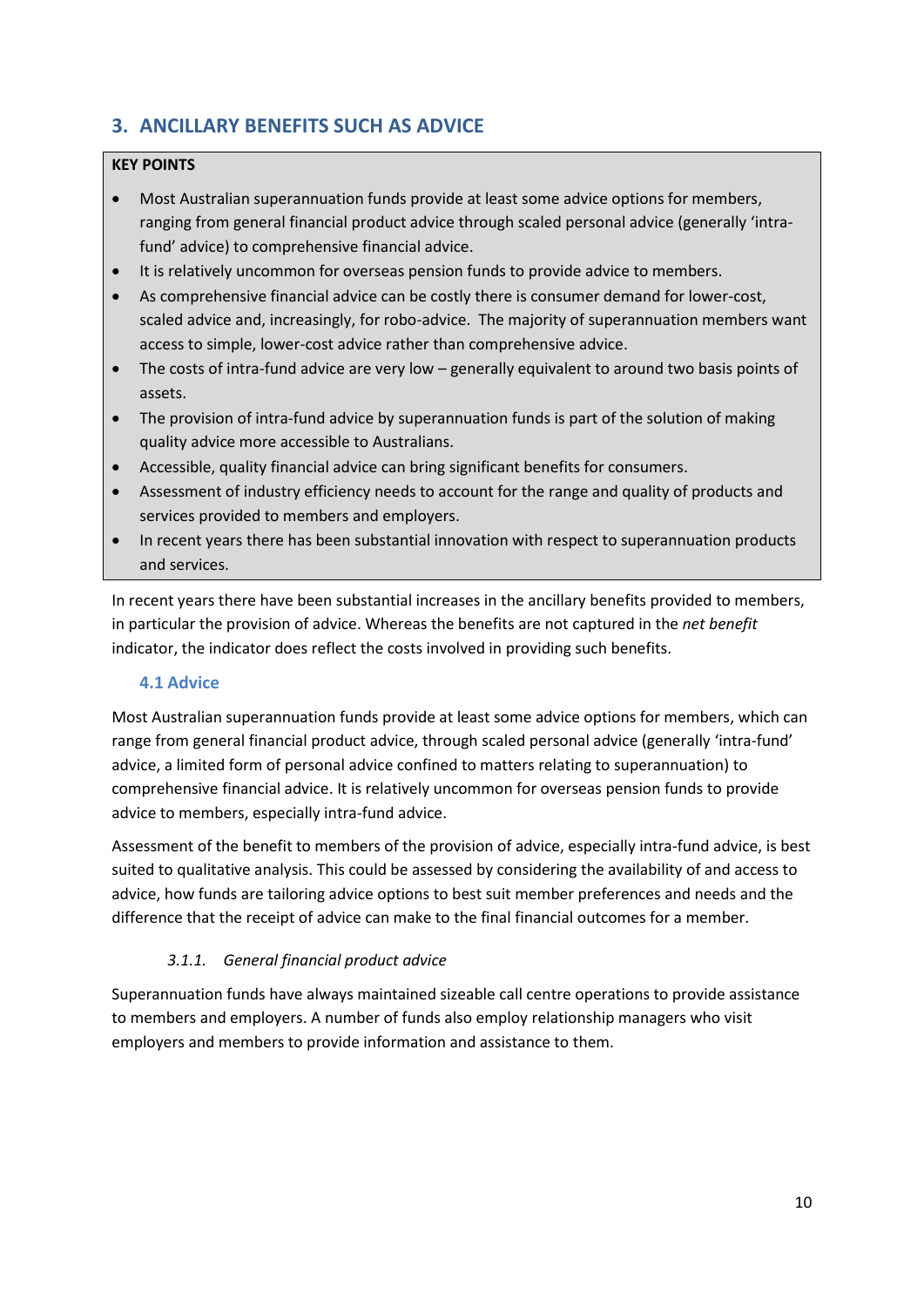With the advent of the Financial System Regulation reforms most superannuation funds acquired an Australian Financial Services Licence (AFSL) in order to be able to provide at least general financial product advice about their superannuation product(s) to members and employers. General financial product advice is advice about the superannuation product generally but which does not take into account any of the recipient's relevant circumstances (objectives, financial situation or needs), nor does it make any recommendations.

The majority of general financial product advice is provided by call centre staff or client relationship managers. In order to be able to provide such advice under the AFSL the trustee/licensee must ensure that the individuals providing the advice meet the requirements of ASIC's Regulatory Guide 146 (RG 146). While desirable from a consumer protection perspective, complying with the requirements of RG 146 has imposed considerable additional training and compliance costs onto superannuation funds.

## *3.1.2.Personal advice*

## *3.1.2.1. Scaled personal advice, in particular intra-fund advice*

Scaled personal advice is limited in scope, by agreement between the adviser and the consumer, to one or more specific topics. Intra-fund advice is a form of scaled advice, confined to matters relating to a member's interest in their superannuation fund, the costs of which can be covered in whole or in part by the administration fee charged to all members of the fund. Any direct fees levied in respect of scaled advice are, at the member's direction, able to be deducted from the member's account.

The Investment Trends 2015 Direct Client Report revealed that there are still 14.5 million Australians who are not using, and do not intend to use, a financial planner, and 86% of them have concerns about their finances. In general, the majority of superannuation members want access to simple, lower-cost advice rather than comprehensive advice. Research undertaken by ASIC indicates that most demand for financial advice (with respect to superannuation) is at the simpler end of the advice spectrum.<sup>1</sup>

Accordingly, this suggests a significant need for the provision of scaled, personal advice to members, often with respect to only one or two issues relevant to their circumstances at the time. Superannuation funds have responded to this demand from members. ASFA research suggests that the majority of funds provide advice to members; most funds offer personal advice that is scaled; and the majority of scaled personal advice is provided as intra-fund advice.

The costs of intra-fund advice are very low – generally equivalent to around two basis points of assets.<sup>2</sup> Deloitte research found the estimated cost of providing intra-fund advice ranges from \$8 per member per annum (for funds with more than 800,000 members) to \$18 per member per annum (for funds with less than 4,000 members). $3$  In our view this does not impose an excessive cost burden on funds or represent an unreasonable cross subsidisation between members.

**.** 

<sup>1</sup> ASIC 2010, *Access to Financial Advice in Australia*, Report 224, December 2010.

<sup>&</sup>lt;sup>2</sup> ASFA research.

<sup>3</sup> *Superannuation System Review; Final Report, Appendix D.*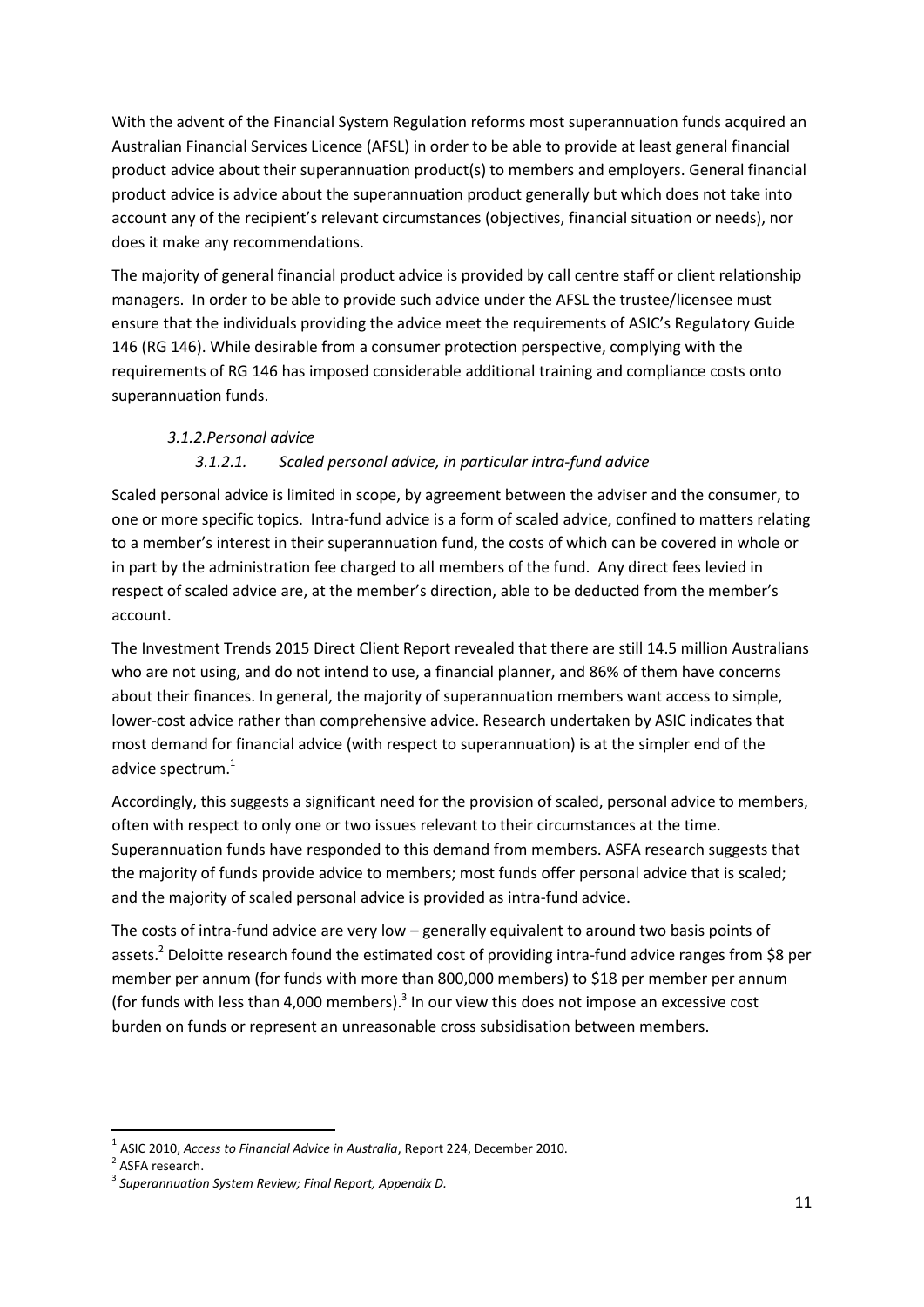The provision of intra-fund advice by superannuation funds is part of the solution of making quality advice more accessible to Australians. Access to advice can make a significant difference to member financial outcomes.

## *3.1.2.2. Comprehensive advice*

At the other end of the spectrum, the provision of comprehensive advice, based on adviser knowledge of a range of financial products and options, can greatly assist consumers to make appropriate decisions, in particular with respect to retirement income stream products. The increasing number of fund members approaching retirement age, with growing levels of assets and improvements in life expectancy, means access to superannuation advice is ever more important. In contrast with intra-fund advice, members who receive comprehensive advice are charged a fee which, in some circumstances, can be deducted from their account.

## *3.1.2.3. Robo-advice*

Superannuation funds are embracing new technologies that will better service member needs. 'Robo-advice' is automated advice which utilises technology and algorithms to provide advice, without direct involvement of a human advisor at the point of delivery of the advice.

The Investment Trends 2015 Direct Client Report survey data suggests that there is substantial member demand for robo-advice. The survey suggested that there are 1.5 million Australians who would use robo-advice services for investment recommendations and 2.6 million who would use those services to receive a detailed recommendation on how to achieve their financial goals. It also found that 36% of people prefer their superannuation fund to provide these tools. Accordingly, it is likely that robo-advice tools will become increasingly popular.

## <span id="page-11-0"></span>**4.2 Other products and services**

Assessment of industry efficiency needs to account for the range and quality of products and services provided to members and employers. If not, measured efficiency will under-estimate the benefits funds provide to members and therefore under-estimate efficiency. For example, the *net benefit* indicator incorporates the cost to funds of improving their products and services but does not incorporate the benefits to members and employers of those improved products and services.

The benefits of improved service and product quality are difficult to quantify, so assessment is best suited to qualitative analysis that assesses the nature, extent and pace of innovations to products and services.

In recent years there has been substantial innovation with respect to superannuation products and services. Innovations over recent years include: -

- More targeted, bespoke products. Ongoing developments in data analytics and associated technologies is enabling product issuers to build and distribute financial products in a more segmented, targeted way to better meet consumers' needs. Examples of this include lifecycle MySuper products, where the investment strategy is tailored to particular cohorts, generally a function of age and sometimes other factors such as account balance.
- Web-based tools, such as calculators; web-based education, such as webinars and videos; and easier electronic access to accounts – including the use of mobile applications linked to superannuation accounts. This has served to enhance member awareness of, and engagement with, their superannuation.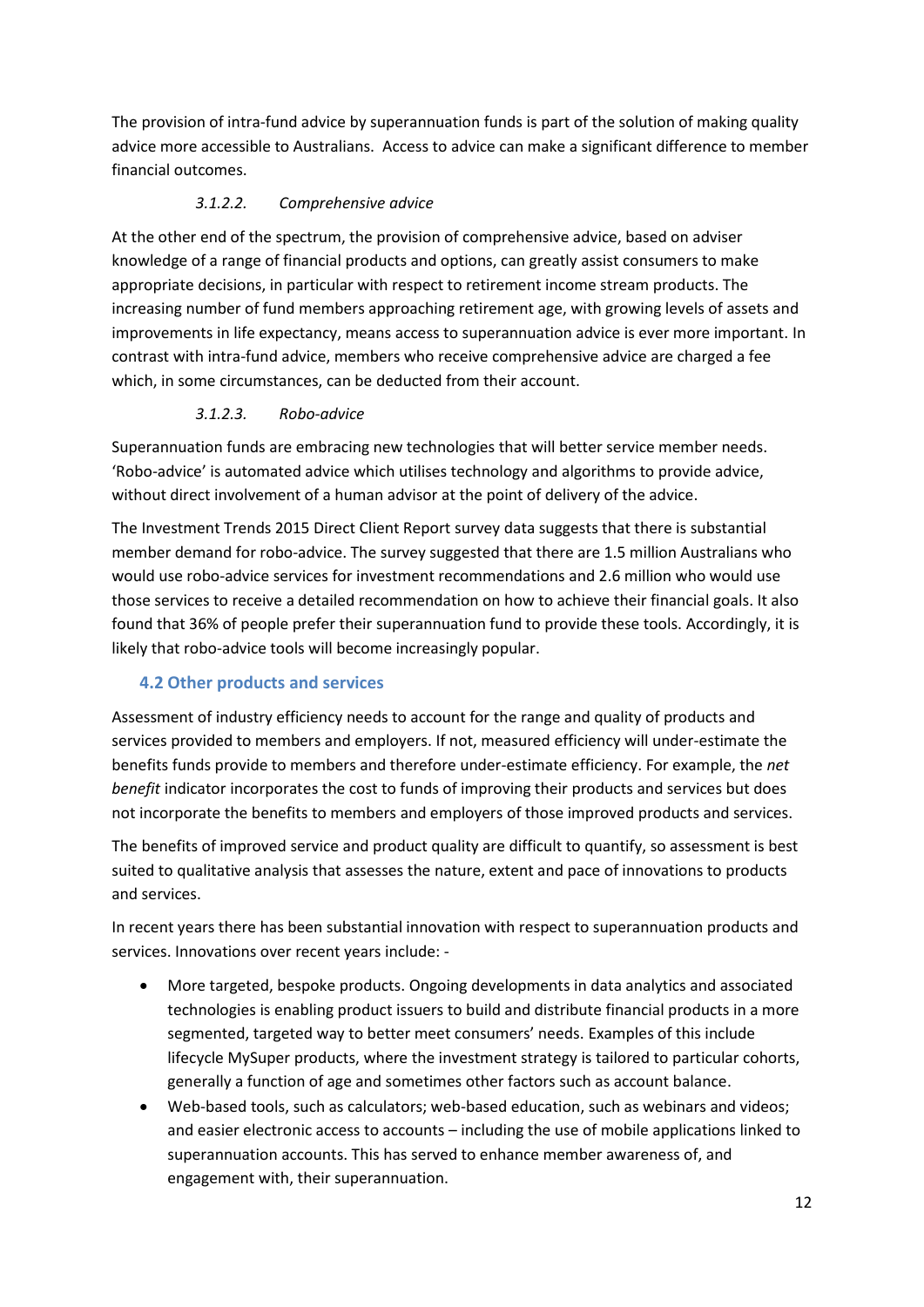## <span id="page-12-0"></span>**4. IMPROVEMENTS IN MEMBER AND EMPLOYER SERVICING**

## **KEY POINTS**

- In recent years there have been substantial improvements with respect to servicing of members and employers.
- Over recent years there have been a number of initiatives to encourage members to consolidate their accounts and to reduce duplicate accounts.
- There have been a number of fund initiatives to reduce the number of lost and inactive accounts.
- The ATO has leveraged its unique position it can positively identify taxpayers and has access to a database of all of the data reported by funds and taxpayers – to develop initiatives to assist members to consolidate their accounts and to re-unite them with their lost superannuation.
- The introduction of SuperStream has led to considerable efficiency enhancements in the processing of both contributions and roll-overs.

In recent years there has been substantial improvements with respect to servicing of members and employers. These represent a benefit to members and employers which is not captured in the *net benefit* indicator, whereas the indicator does reflect the costs involved in making such improvements.

In particular, considerable efforts have been made with respect to account consolidation and lost accounts, while the advent of SuperStream has markedly improved the employer experience.

## <span id="page-12-1"></span>**5.1 Members - consolidation of accounts**

Over recent years there have been a number of initiatives to encourage members to consolidate their accounts and to reduce duplicate accounts. Members generally benefit from account consolidation through a reduction in the overall level of fees which they pay. These initiatives can also represent improved efficiency at a fund level.

The majority of funds have made considerable efforts to engage members to consolidate their accounts, including educating members about the effect of fees on multiple accounts and facilitating consolidation. A number of funds also regularly undertake activities to identify duplicate accounts and, once satisfied they are for the same member, to merge the accounts together.

A potential indicator of the success of funds' initiatives in consolidating accounts is the number of accounts per member, which is trending downwards – from around 2.1 accounts per member in 2005 to 1.86 per member in 2015.

Of course there are a number of legitimate reasons why consumers consciously retain more than one superannuation account – the primary reason being to maintain a particular level of insurance cover. Other reasons include people with a deferred defined benefit or who wish to access different product features or services available in different funds. As such, there is a limit to the extent that consolidation can occur – while the number of accounts per member may trend towards one, due to the above reasons it will never reach one account per member.

As a result of the success in consolidating accounts, one factor to be taken into account when consideration is being given to any indicator which is on a 'per account' basis is that any reduction in the number of accounts will have the effect (ceritus paribus) of making those indicators look worse.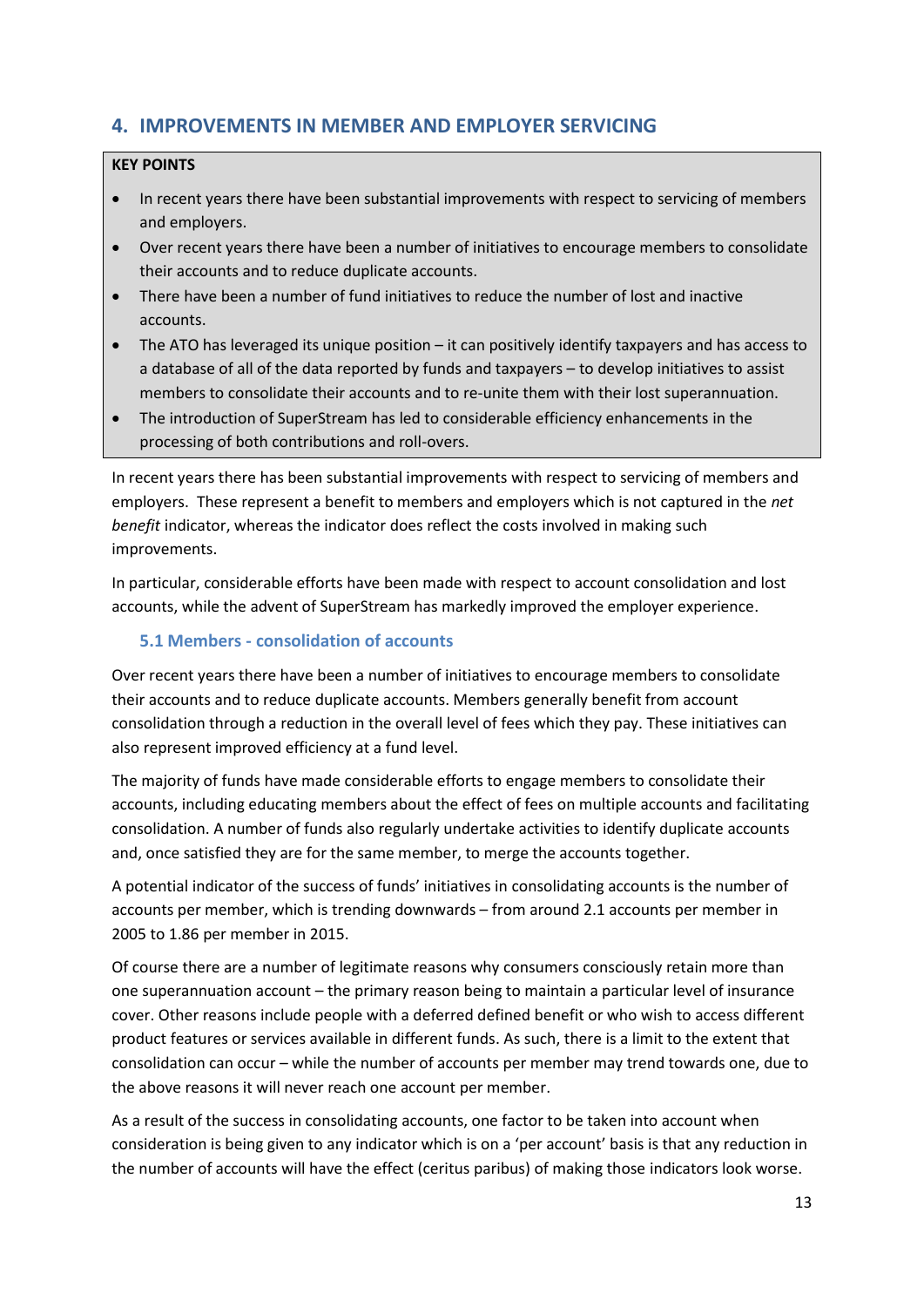## <span id="page-13-0"></span>**5.2 Members - lost and inactive accounts**

## *5.1.1 Background*

Historically the majority of new members were enrolled in a fund by their employer adding them to their 'contribution return' for the period they commenced. This, together with the fact that Tax File Numbers have only started to be provided consistently over the last decade or so, saw accounts created with varying degrees of data quality and in some instances duplicate accounts for the same member were created.

The risk of accounts being opened with sub-optimal data or of duplicate accounts being created was exacerbated by the increasing casualisation of the workforce and by the rate at which Australians tend to change jobs (especially those in younger demographics).<sup>4</sup> Commencing employment with a new employer frequently would result in the new employer enrolling the member in a fund as well, with contributions to the old fund often ceasing.

Added to this is the frequency of moving house (especially those in younger demographics), sometimes as the result of a relationship breakdown, which increases the likelihood that, eventually, mail is returned to the superannuation fund as unclaimed. Given that superannuation is not a day to day transactional account, but instead a long-term investment, members, especially younger members, are more likely to take longer, or forget altogether, to advise their superannuation fund of their new address.

Over time all of these factors combined to produce a number of accounts which were considered to be 'lost' (due to returned mail) or 'inactive' (due to contributions not being received).

## *5.1.2 Fund initiatives*

**.** 

There have been a number of fund initiatives, aimed at members, that work to reduce the number of lost and inactive accounts. A significant number of funds also utilise data verification services to update details on member accounts – in particular the current address of the member but occasionally other data as well. In addition, the increased availability of web-based, secure, access to accounts has made it much easier for members to update details on their member records.

For some time now a number of funds have also participated in 'cross fund matching' with Eligible Roll-over Funds (ERF) whereby a fund has an agreement with an ERF to share information for the purpose of identifying accounts in the ERF which belong to one or more of the members of the fund. As a matter of general principle the trustee of a fund must obtain consent from a member to rollover their benefit to another fund. As part of the 2016-17 Budget the Government has finalised changes to the regulatory regime. With effect from 10 May 2016 ERFs are permitted to transfer member account balances to an active account in a superannuation fund without the member's consent, on the condition that the active account has received at least one contribution or rollover within the previous 12 months.

 $^4$  The proportion of casual employees increased steadily over the 1990s, from 21.5 per cent in August 1992 to 25.2 per cent in August 2000. The proportion has since declined slightly, to 23.9 per cent in August 2013 (Parliamentary Library 2015, *Casual employment in Australia*, Research Paper Series, 2014-15). RBA research suggests that the average tenure for all workers is around 7 years (RBA 2012, *Labour Market Turnover and Mobility*, RBA Bulletin, December quarter).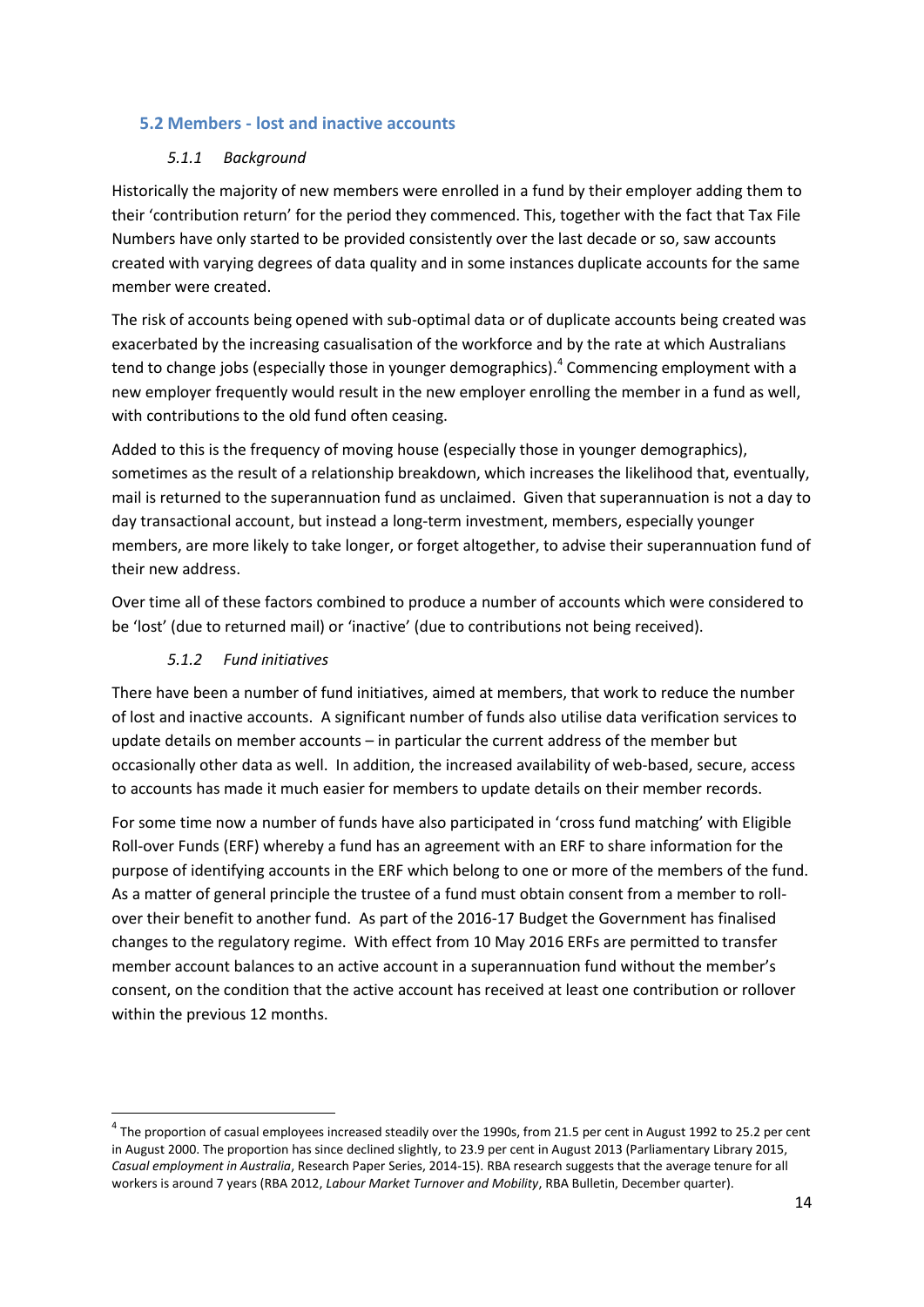### *ATO initiatives*

The ATO has leveraged its unique position, in that it is able to: -

- positively identify taxpayers; and
- access the databases comprised of all of the data reported annually by funds and taxpayers to the ATO

to develop initiatives to assist members in consolidating their accounts, to re-unite members with their lost superannuation and to advice funds of updated member details, such as addresses.

These initiatives have included: -

- SuperStream which has markedly improved the quality of data being provided by employers when enrolling new employees;
- MyGov/SuperSeeker which has facilitated members:
	- o locating all of their superannuation accounts;
	- $\circ$  rolling-over benefits via the MyGov web-site, as opposed to having to provide paperwork and certified copies of identification documentation to the fund; and
	- $\circ$  identifying amounts of lost and unclaimed superannuation reported or paid to the ATO.

Currently the ATO must obtain consent from a member to transfer any amounts of lost/unclaimed superannuation back to an active account. ASFA has consistently advocated for the ATO to be able to transfer an amount of lost/unclaimed superannuation to an active account without the member's consent, on a similar basis to the recent exemption created for ERFs (outlined above).

A potential indicator of the success of such initiatives is the number of lost or inactive accounts. Chart 2 shows that the number of lost accounts has fallen by 25% since 2013-14.



#### **Chart 2: Lost superannuation accounts (number, '000s)**

*Note: The figure for 2015-16 is at 31 December 2015*.

*Source: APRA, Super accounts data overview[, https://www.ato.gov.au/About-ATO/Research-and-statistics/In-detail/Super](https://www.ato.gov.au/About-ATO/Research-and-statistics/In-detail/Super-statistics/Super-accounts-data/Super-accounts-data-overview/?page=1#Number_of_super_accounts_held_by_each_Australian)[statistics/Super-accounts-data/Super-accounts-data-](https://www.ato.gov.au/About-ATO/Research-and-statistics/In-detail/Super-statistics/Super-accounts-data/Super-accounts-data-overview/?page=1#Number_of_super_accounts_held_by_each_Australian)*

*[overview/?page=1#Number\\_of\\_super\\_accounts\\_held\\_by\\_each\\_Australian,](https://www.ato.gov.au/About-ATO/Research-and-statistics/In-detail/Super-statistics/Super-accounts-data/Super-accounts-data-overview/?page=1#Number_of_super_accounts_held_by_each_Australian) accessed 20 May 2016.*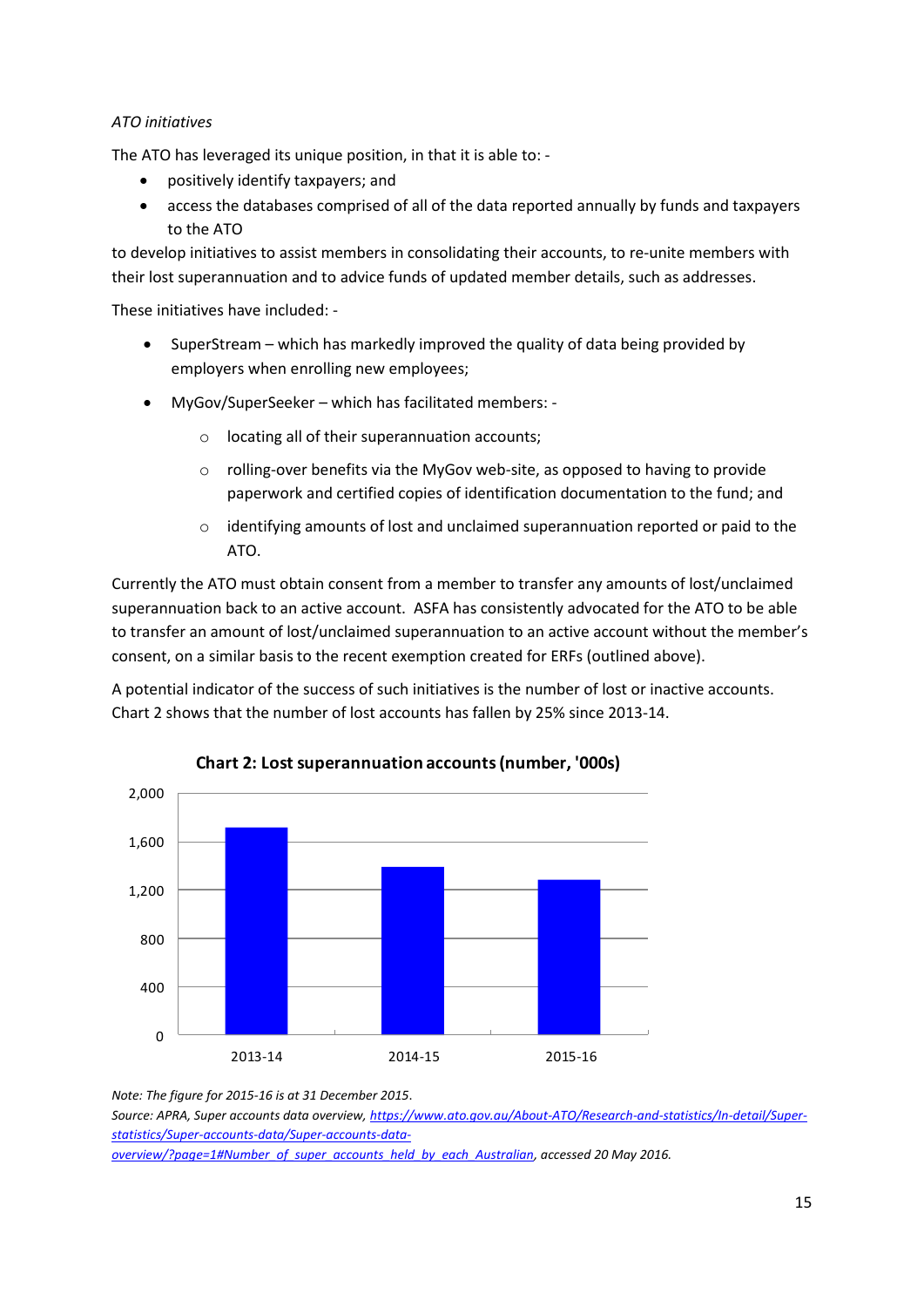## <span id="page-15-0"></span>**5.2 Employers – compliance costs**

The introduction of SuperStream has led to considerable efficiency enhancements in the processing of both contributions and roll-overs. SuperStream facilitates the transmission of data in a standardised format – contribution data between employers and fund and roll-over data between funds. For employers SuperStream provides a single, electronic channel for interacting with multiple super funds. For funds, the standardised data allows for faster allocation of contributions and reduces the incidence of errors.

One potential indicator of the efficiency benefits of SuperStream is the reduction in time taken for employers to process superannuation contributions. The ATO found that employers who implemented SuperStream and had completed more than one payment cycle experienced between a 65% (small employers) and 47% (large employers) reduction in time spent in processing their superannuation contributions (Chart 3).



**Chart 3: Average time for employers to manage contributions (minutes)**

*Source: ATO Super Reform Final Report, Colmar Brunton, 2 Dec 2015.*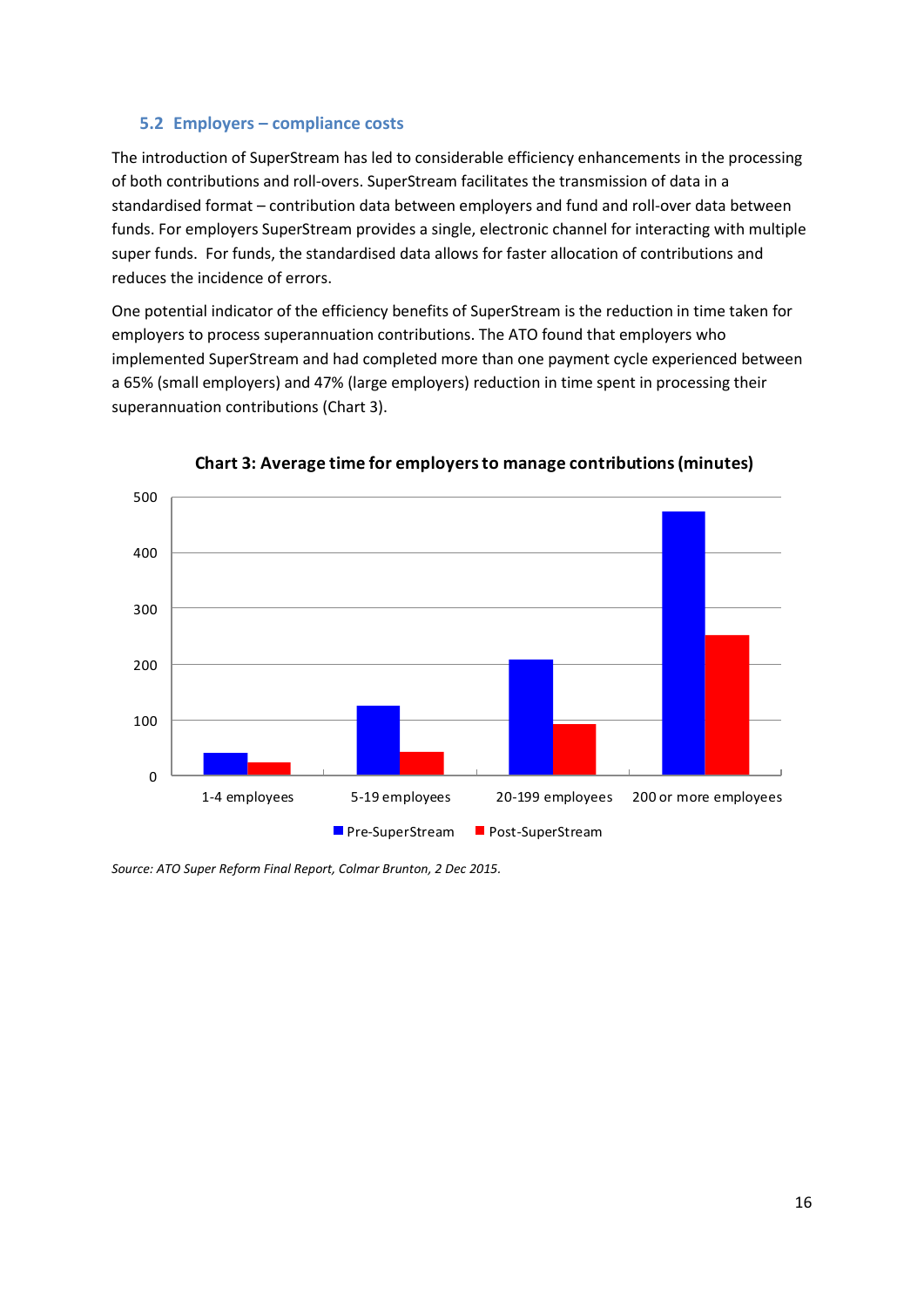## <span id="page-16-0"></span>**5. EFFECT OF REGULATORY SETTINGS ON COSTS**

### **KEY POINTS**

- APRA-regulated funds pay for the public cost of prudential supervision by APRA, consumer regulation by ASIC and services provided by the ATO through the payment of an APRA levy.
- The cost per member of the APRA levy increased markedly in 2012 with the advent of the SuperStream levy (\$467 million over 7 years) and since then has remained around that level.
- To compensate victims of fraud in APRA-regulated funds resulting from the collapse of Trio Capital Limited the industry paid two financial compensation levies totalling over \$71 million.
- Policy and regulatory amendments over recent years have resulted in providers incurring significant costs in implementing necessary changes.
- The current stock of regulatory obligations and requirements imposes material ongoing compliance costs on the various entities in the superannuation system.

As noted in our initial submission the superannuation system operates under a highly prescriptive regulatory regime, which has been subject to significant change over recent years. Ultimately, the cost of regulation – the payment of regulatory levies; the cost of implementing regulatory change and the costs involved in on-going regulatory compliance are borne by superannuation members in the form of higher fees.

## <span id="page-16-1"></span>**6.1 APRA levy - recovery of APRA, ASIC and ATO costs**

APRA-regulated funds pay directly for the public cost of prudential supervision by APRA, consumer regulation by ASIC and services provided by the ATO through the payment of a levy to APRA.

In the 2012-13 Budget the Government announced the introduction of a \$467 million SuperStream levy. The levy will be imposed over seven years, with \$121.5 million levied in the 2012-13 financial year. The cost per member of the APRA levy increased markedly in 2012 with the advent of the SuperStream levy and since then has remained around that level (Chart 4).





*Source: Rice Warner.*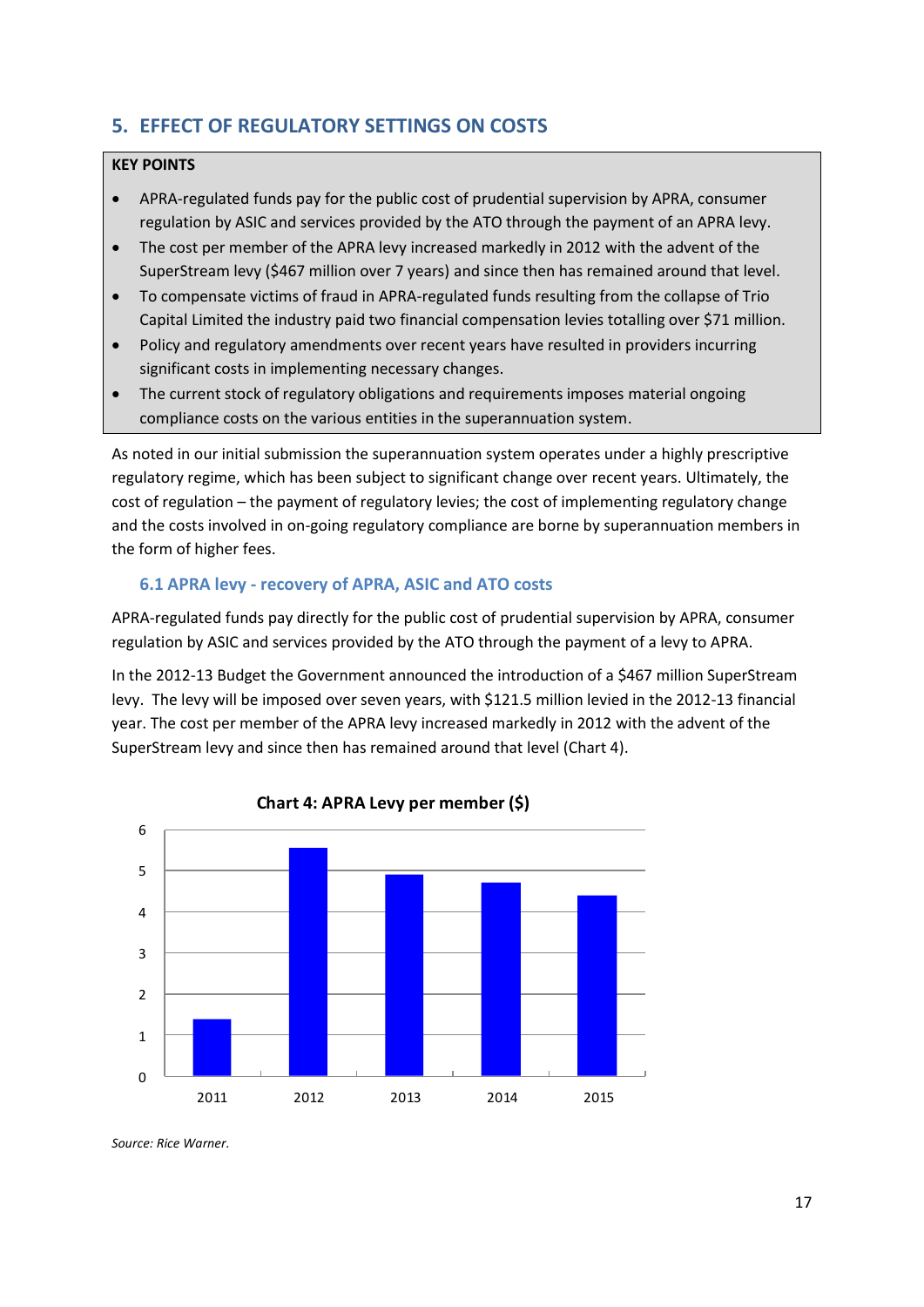## <span id="page-17-0"></span>**6.2 Financial compensation levy**

In early 2012 a grant of around \$55 million was provided to compensate victims of fraud in APRAregulated superannuation funds resulting from the collapse of Trio Capital Limited. This compensation was funded via a levy imposed on the superannuation industry in 2011. Later in 2012 the Government agreed to provide a further grant of \$16.7 million to compensate members and to recoup a shortfall of \$2.2 million in relation to the 2011 levy. Ultimately the cost of paying these levies was borne by superannuation fund members.

## <span id="page-17-1"></span>**6.3 Cost of implementing regulatory change**

The regulatory regime has been subject to significant amendment over recent years.

It is important to note that regulatory amendments necessitate considerable changes being made to an already complex and automated superannuation system. Multiple amendments, which need to be implemented at the same time, further complicate matters.

Trustees need a great deal of certainty in relation to the details of regulatory changes in order to be able to make strategic and/or discretionary decisions. Following these 'threshold' decisions there is a variety of tactical determinations which need to be made.

Implementation of new regulatory obligations and requirements involves the identification of, and agreement upon the approach to, considerable and extensive alterations to IT systems; processes/procedures; fund documentation such as governing rules; member communication materials such as product disclosure statements and training materials.

Funds often maintain a number of separate IT systems, such as a member registry; accounting system; statements and letters system and client relationship management. These systems need to interact with each other, with various databases and with interfaces such as the web-site and mobile applications. Prior to IT systems work commencing, business requirement documents, and functional and technical specifications, must be agreed upon and signed off. The complexity of IT system design frequently necessitates complex regression testing to mitigate the risk of unintended consequences, which can take longer to perform than the initial coding of the changes to the system.

Change management with this scope, scale and degree of interrelatedness is not only expensive but, more importantly, making significant alterations to IT systems and member databases poses a considerable risk of lost or corrupted data or functionality, which at worst could result in inaccurate or incomplete member records. The most effective means of mitigating such a risk is by utilising robust project management methodologies to determine timelines; identify interdependencies; produce a staged project plan; include sufficient time for regression and user acceptance testing, and then execute in accordance with the plan. All of this takes skilled resources and sufficient time.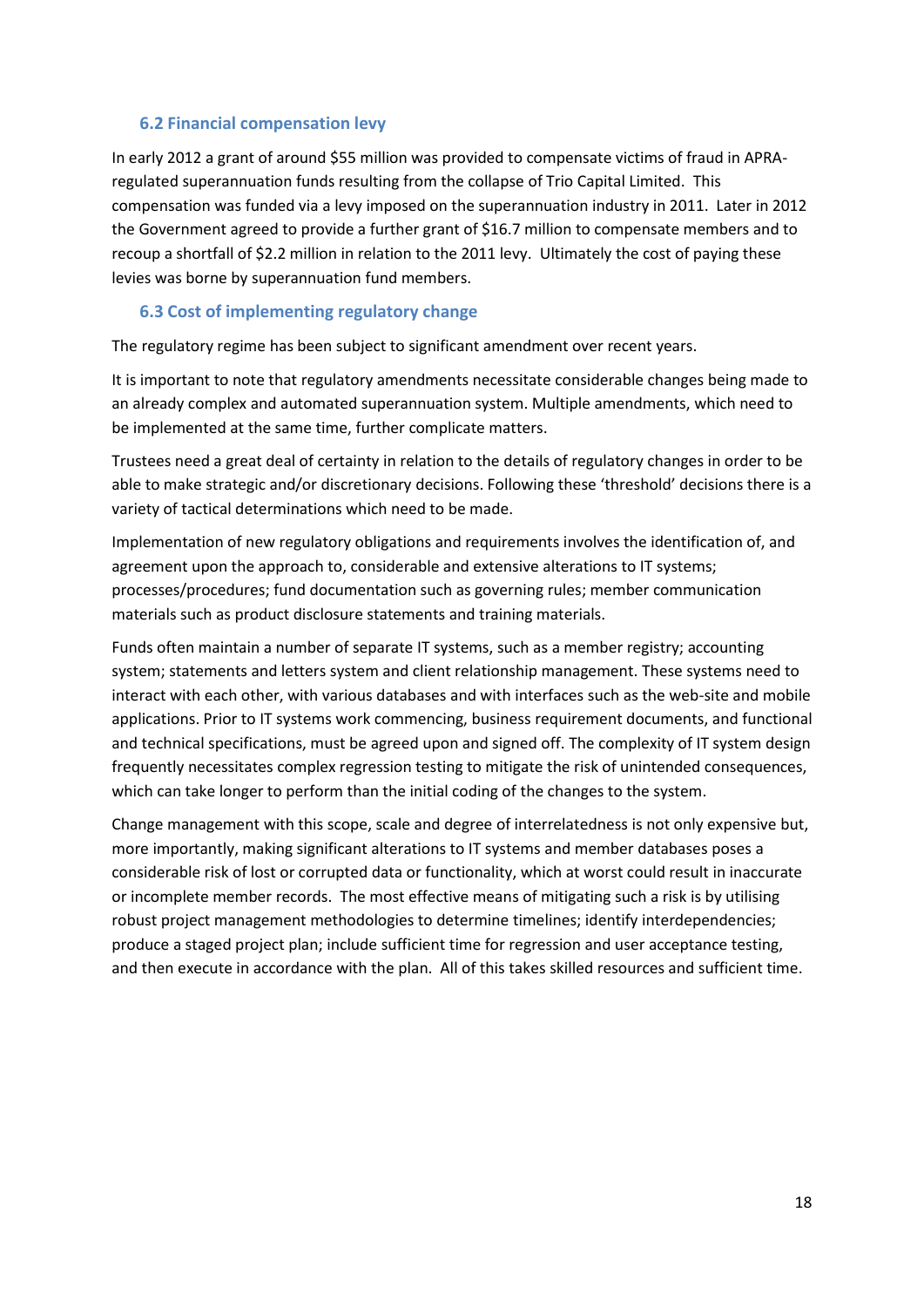When it comes to implementing system changes often there are capacity constraints – especially access to skilled/knowledgeable resources – and interdependencies. Rushing to meet unrealistic regulatory deadlines increases the risks to a project and can increase costs materially, which are ultimately born by the members of the fund. There is a 'project triangle' which is commonly referred to – the three parameters of a project are scope; timeframe and cost. Any increase in scope or reduction in time frame leads to an increase in costs – in particular in obtaining the services of highly skilled, and scare, resources such as programme managers and analysts. Accordingly, any delays in finalising changes to regulatory obligations significantly affects the ability of providers to implement the required changes in an orderly and appropriately risk-managed fashion.

Policy and regulatory amendments over recent years have resulted in providers incurring significant costs in implementing necessary changes to systems; processes and procedures; documentation and in delivering training. Recent examples have included the costs of implementing the Stronger Super changes, in particular SuperStream (over and above the SuperStream levy) and MySuper, and the changes necessitated to provide reporting of data to APRA. The Westpac Group, in its second submission to the Financial System Inquiry, revealed that the annual regulatory reform implementation costs of the BT Financial Group (BTFG) had increased markedly from 2009 to 2014, to be over \$100 million in 2014.



**Chart 5 BTFG regulatory reform implementation costs (\$m)**

*Source: Westpac Group, Second Submission to the Financial System Inquiry, August 2014, Page 55. Note: Chart reproduced by ASFA.*

There is also the effect of regulatory change and increased complexity on consumer confidence and member engagement. Increasing complexity can make superannuation difficult to understand, which can contribute to apathy and inertia on the part of consumers.

## <span id="page-18-0"></span>**6.4 On-going cost of regulatory compliance**

Complying with the various regulatory obligations and requirements imposes material ongoing compliance costs on the various entities in the superannuation system. Over recent years there have been significant increases in ongoing regulatory costs associated with policy and regulatory changes, including in particular the APRA data reporting obligations. At the industry level, compliance and trustee support expenses per member increased by almost 60% between 2011 and 2014 (Chart 6).